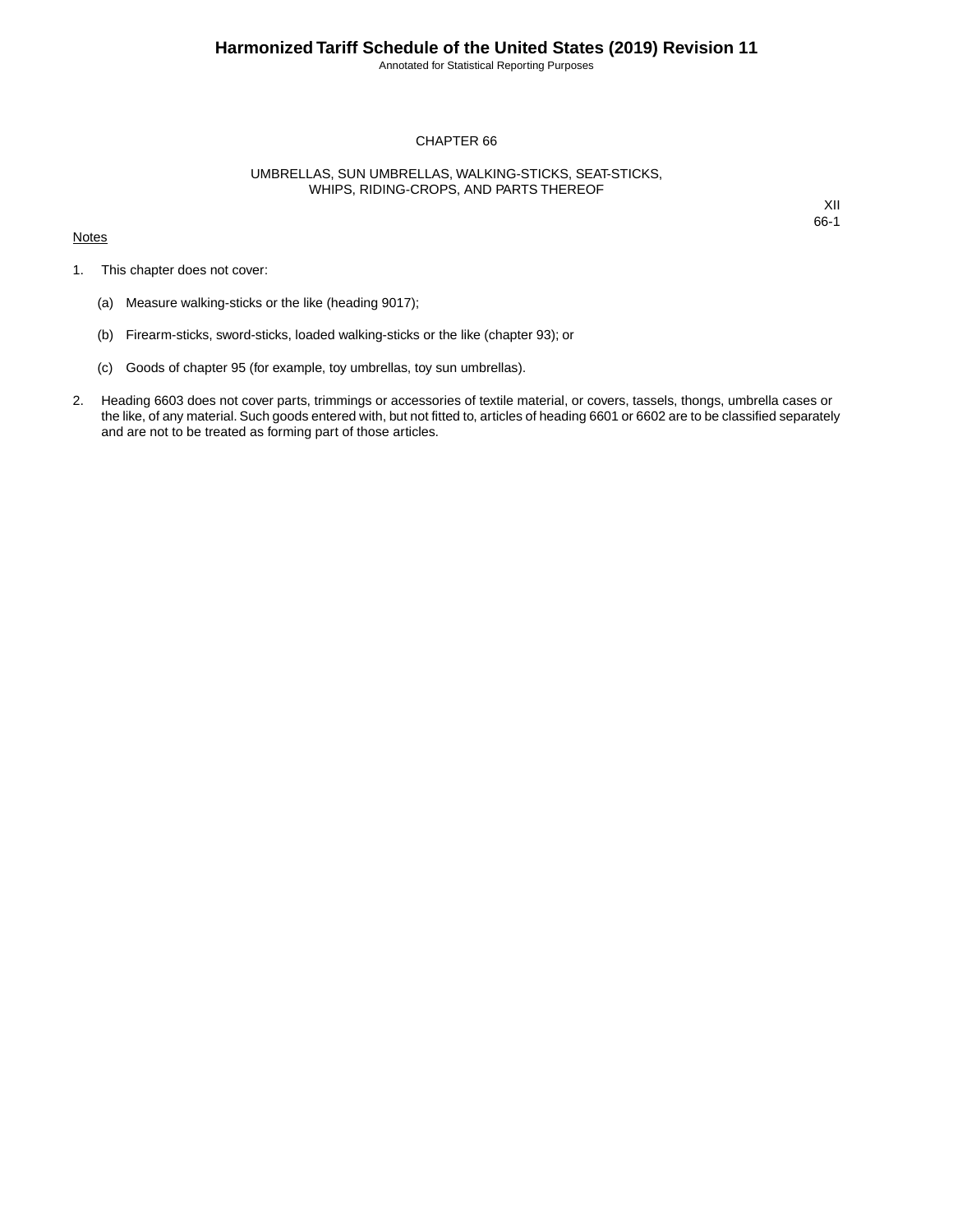## **Harmonized Tariff Schedule of the United States (2019) Revision 11**

Annotated for Statistical Reporting Purposes

| Heading/              | Stat. |                                                                                                             | Unit                 |         | Rates of Duty                                                                         |                |
|-----------------------|-------|-------------------------------------------------------------------------------------------------------------|----------------------|---------|---------------------------------------------------------------------------------------|----------------|
| Subheading            | Suf-  | Article Description                                                                                         | of                   |         |                                                                                       | $\overline{2}$ |
|                       | fix   |                                                                                                             | Quantity             | General | Special                                                                               |                |
| 6601<br>6601.10.00 00 |       | Umbrellas and sun umbrellas (including walking-stick<br>umbrellas, garden umbrellas and similar umbrellas): | doz                  | .6.5%   | Free (A, AU, BH,<br>CA, CL, CO, D, E,<br>IL, JO, KR, MA,<br>MX, OM, P, PA,<br>PE, SG) | 40%            |
|                       |       | Other:                                                                                                      |                      |         |                                                                                       |                |
| 6601.91.00            | 00    |                                                                                                             |                      |         |                                                                                       | 40%            |
| 6601.99.00 00         |       |                                                                                                             | doz 8.2%             |         | Free (A, AU, BH,<br>CA, CL, CO, D, E,<br>IL, JO, KR, MA,<br>MX, OM, P, PA,<br>PE, SG) | 40%            |
|                       |       | 6602.00.00   00   Walking-sticks, seat-sticks, whips, riding-crops and the like                             | No 4%                |         | Free (A, AU, BH,<br>CA, CL, CO, D, E,<br>IL, JO, KR, MA,<br>MX, OM, P, PA,<br>PE, SG) | 40%            |
| 6603                  |       | Parts, trimmings and accessories of articles of heading 6601                                                |                      |         |                                                                                       |                |
| 6603.20               |       | or 6602:<br>Umbrella frames, including frames mounted on shafts<br>(sticks):                                |                      |         |                                                                                       |                |
| 6603.20.30            | 00    | For hand-held umbrellas chiefly used for protection                                                         |                      |         |                                                                                       |                |
|                       |       |                                                                                                             | No Free              |         |                                                                                       | 60%            |
| 6603.20.90 00         |       |                                                                                                             | No 12% <sup>1/</sup> |         | Free (A, AU, BH,<br>CA, CL, CO, D, E,<br>IL, JO, KR, MA,<br>MX, OM, P, PA,<br>PE, SG) | 60%            |
| 6603.90               |       | Other:                                                                                                      |                      |         |                                                                                       |                |
| 6603.90.41            | 00    |                                                                                                             |                      |         |                                                                                       | 45%            |
| 6603.90.81            | 00    |                                                                                                             |                      |         | Free (A, AU, BH,<br>CA, CL, CO, D, E,<br>IL, JO, KR, MA,<br>MX, OM, P, PA,<br>PE, SG) | 45%            |
|                       |       |                                                                                                             |                      |         |                                                                                       |                |

XII 66-2